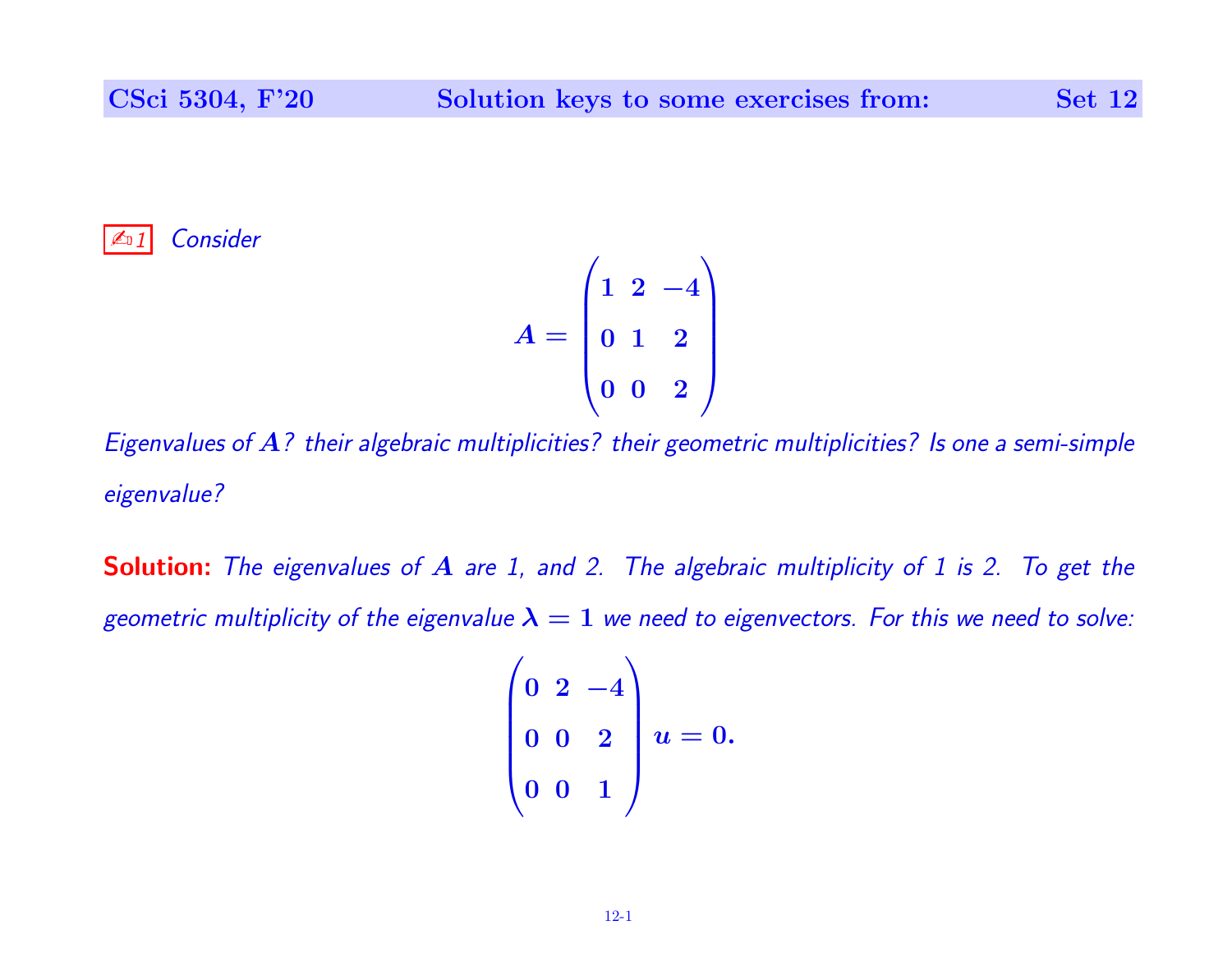There is only one solution vector (up to a product by a scalar) namely:



$$
A = \begin{pmatrix} 1 & 2 & -4 \\ 0 & 1 & 2 \\ 0 & 0 & 1 \end{pmatrix}
$$

and now we have one eigenvalue algebraic multiplicity 3.

To get the geometric multiplicity of the eigenvalue  $\lambda = 1$  we need to eigenvectors. For this we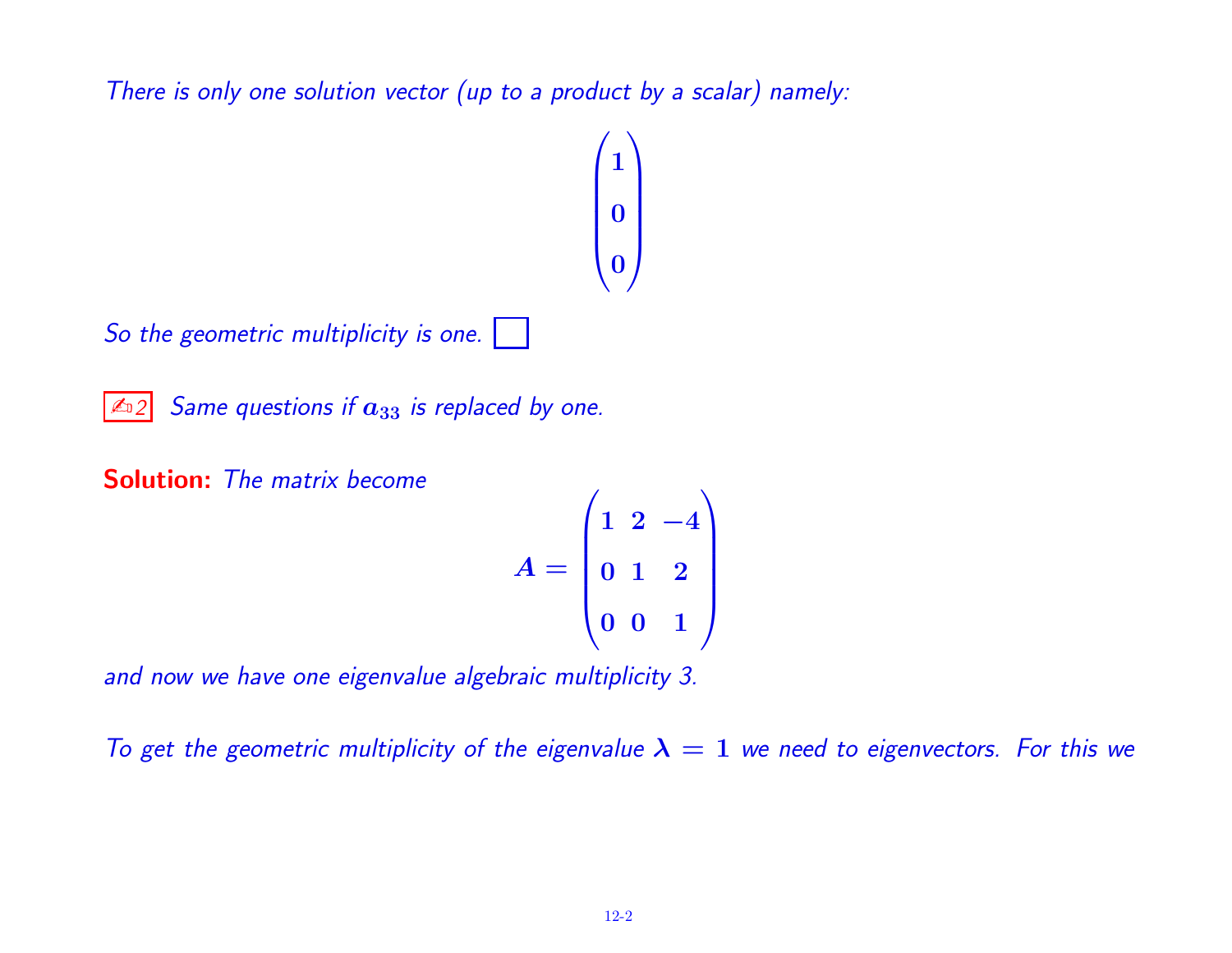need to solve:

$$
\begin{pmatrix} 0 & 2 & -4 \ 0 & 0 & 2 \ 0 & 0 & 0 \end{pmatrix} u = 0.
$$

we still get a geometric mult. of

 $\mathbb{Z}$ 3 Same questions if in addition  $a_{12}$  is replaced by zero.

Solution: Solution: The matrix become

$$
A = \begin{pmatrix} 1 & 0 & -4 \\ 0 & 1 & 2 \\ 0 & 0 & 1 \end{pmatrix}
$$

and we also have one eigenvalue with algebraic multiplicity 3. The geometric multiplicity increases to 2.  $\vert$ 

 $\mathbb{Z}$ ¤4  $\,$  Show that there is at least one eigenvalue and eigenvector of  $A\colon Ax = \lambda x$  ,with  $\|x\|_2 = 1$ 

**Solution:** This comes from the fact that the equation  $P_A(\lambda) = \det(A - \lambda I) = 0$  is a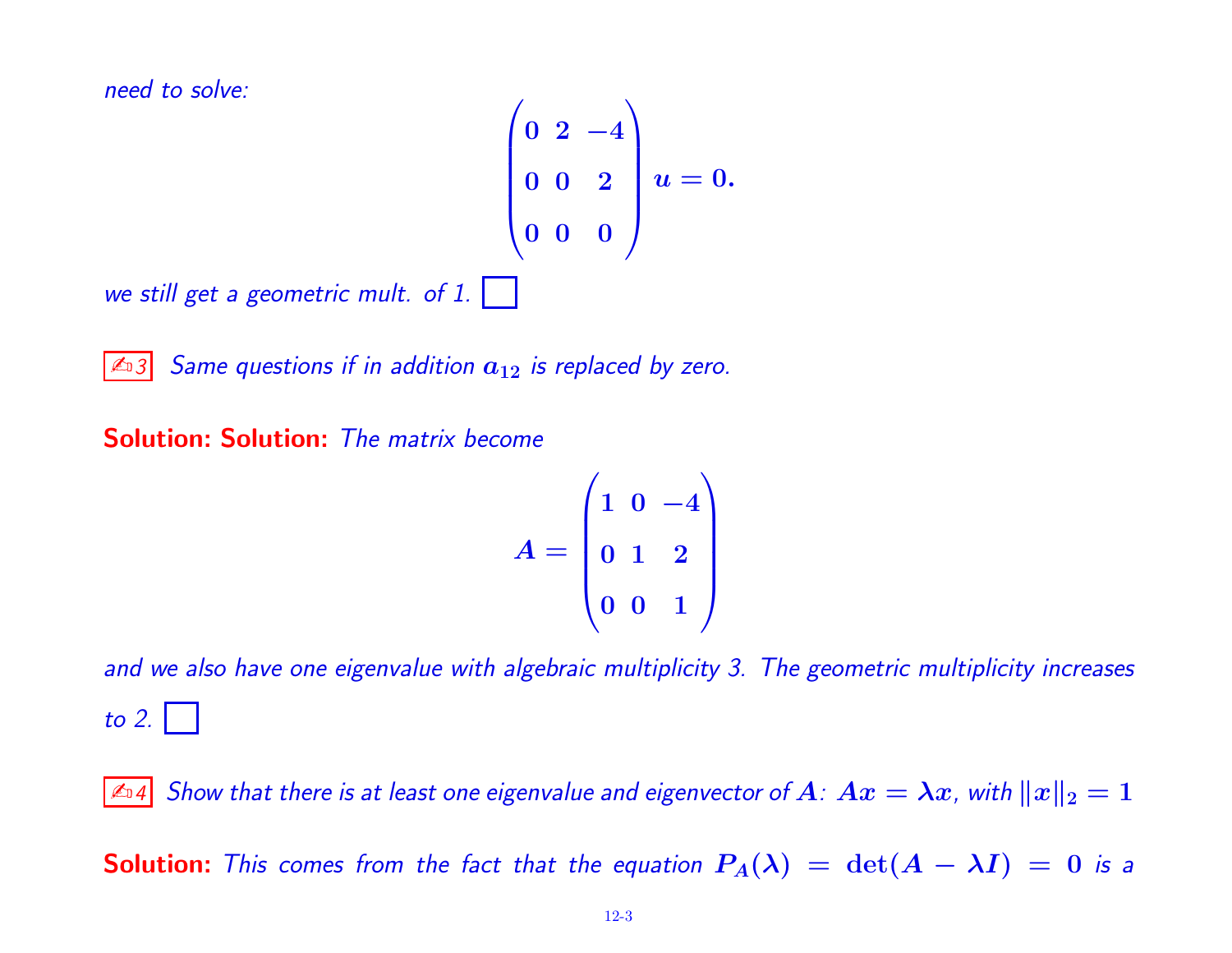polynomial equation and as such it must have at least one root - a well-known result.

 $\boxed{\mathbb{Z}_0 5}$  There is a unitary transformation  $\bm{P}$  such that  $\bm{P} x = \bm{e}_1$ . How do you define  $\bm{P}$ ?

Solution: This is just the Householder transform.. See Lecture notes set number 8. |

$$
\boxed{\text{And}\quad \text{Show that } PAP^H = \left(\begin{array}{c|c} \lambda & \ast \ast \\ \hline 0 & A_2 \end{array}\right).
$$

**Solution:** This is equivalent to showing that  $PAP^He_1 = \lambda e_1$ . We have

$$
PAP^He_1= PAPe_1=P(Ax)=P(\lambda x)=\lambda Px=\lambda e_1
$$

 $\mathbb{Z}_9$  Another proof altogether: use Jordan form of  $A$  and QR factorization **Solution:** Jordan form:

$$
A = XJX^{-1}
$$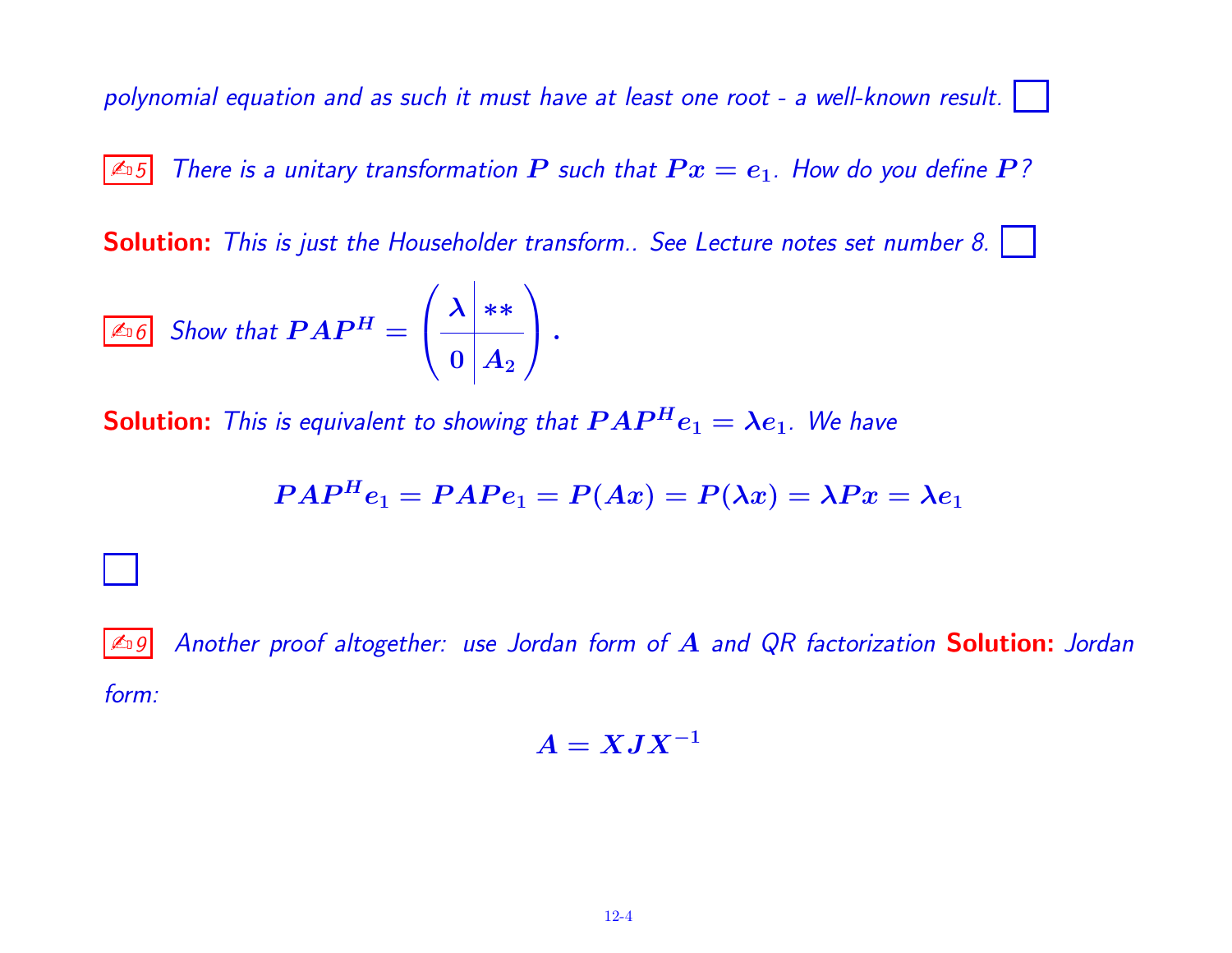Let  $X = QR_0$  then:

$$
A=QR_0JR_0^{-1}Q^H\equiv QRQ^H\quad\text{\rm with}\quad R=R_0JR_0^{-1}
$$

**E** 10 Find a region of the complex plane where the eigenvalues of the following matrix are located:

$$
A = \begin{pmatrix} 1 & -1 & 0 & 0 \\ 0 & 2 & 0 & 1 \\ -1 & -2 & -3 & 1 \\ \frac{1}{2} & \frac{1}{2} & 0 & -4 \end{pmatrix}
$$

Solution: Use Gershgorin's theorem. There are 4 disks:

$$
D_1 = D(1,1);
$$
  $D_2 = D(2,1)$   
\n $D_3 = D(-3,4);$   $D_4 = D(-4,1)$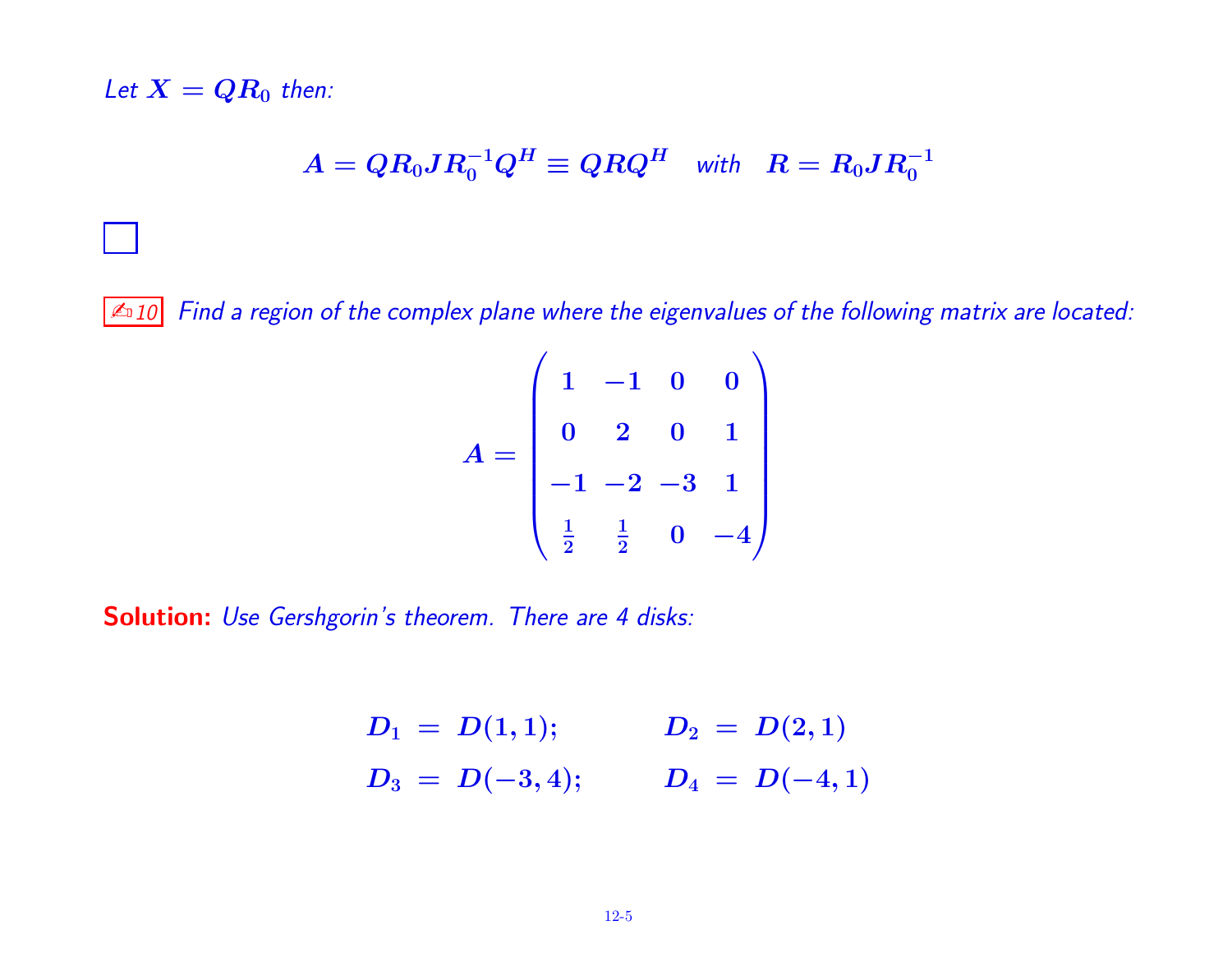

The last disk is included in the 3rd. The spectrum is included in the union of the 3 other disks.

## $\boxed{\mathbb{Z}_\mathbb{D}11}$  Convergence factor  $\phi(\bm{\sigma})$  as a function of  $\bm{\sigma}$ .

**Solution:** The eigenvalues of the shifted matrix are  $\lambda_i - \sigma$ . When  $\sigma > (\lambda_1 + \lambda_n)/2$  then the algorithm will converge toward  $\lambda_n$  because  $|\lambda_n - \sigma| > |\lambda_1 - \sigma|$ . We will ignore this case.

Assume now that  $\sigma < (\lambda_1 + \lambda_n)/2$ . If  $\sigma < (\lambda_2 + \lambda_n)/2$  then largest eigenvalue of  $A - \sigma$  is  $\lambda_1-\sigma$  and second largest is  $\lambda_2-\sigma$ . If  $\sigma\geq (\lambda_2+\lambda_n)/2$  then largest eigenvalue of  $A-\sigma$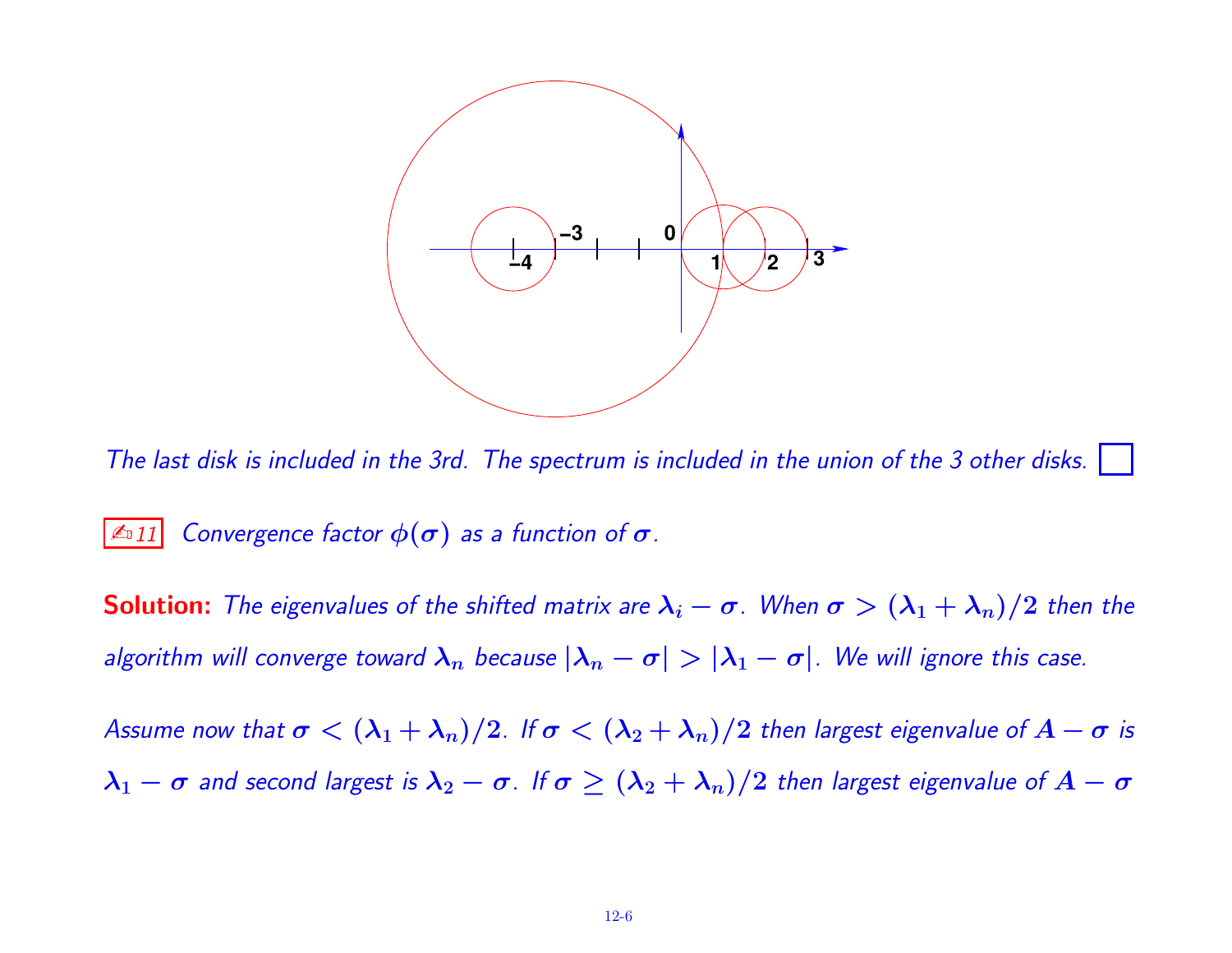is  $\lambda_n - \sigma$  and second largest is  $\lambda_2 - \sigma$ . Therefore, setting  $\mu = (\lambda_2 + \lambda_n)/2$ , we get

$$
\phi(\sigma) = \begin{cases} \frac{|\lambda_2 - \sigma|}{|\lambda_1 - \sigma|} = \frac{\lambda_2 - \sigma}{\lambda_1 - \sigma} & \text{if } \sigma < \mu\\ \frac{|\lambda_n - \sigma|}{|\lambda_1 - \sigma|} = \frac{\sigma - \lambda_n}{\lambda_1 - \sigma} & \text{if } \sigma > \mu \end{cases}
$$



Note that for  $\sigma < \mu$  we have  $\phi(\sigma) = 1 - (\lambda_1 - \lambda_2)/(\lambda_1 - \sigma)$  which is a decreasing function while when  $\sigma > \mu$  we have  $\phi(\sigma) = -1 + (\lambda_1 - \lambda_n)/(\lambda_1 - \sigma)$  which is an increasing function. The min. is reached when these 2 values are equal which leads to the solution  $\sigma_{opt}=(\lambda_n{+}\lambda_2)/2$